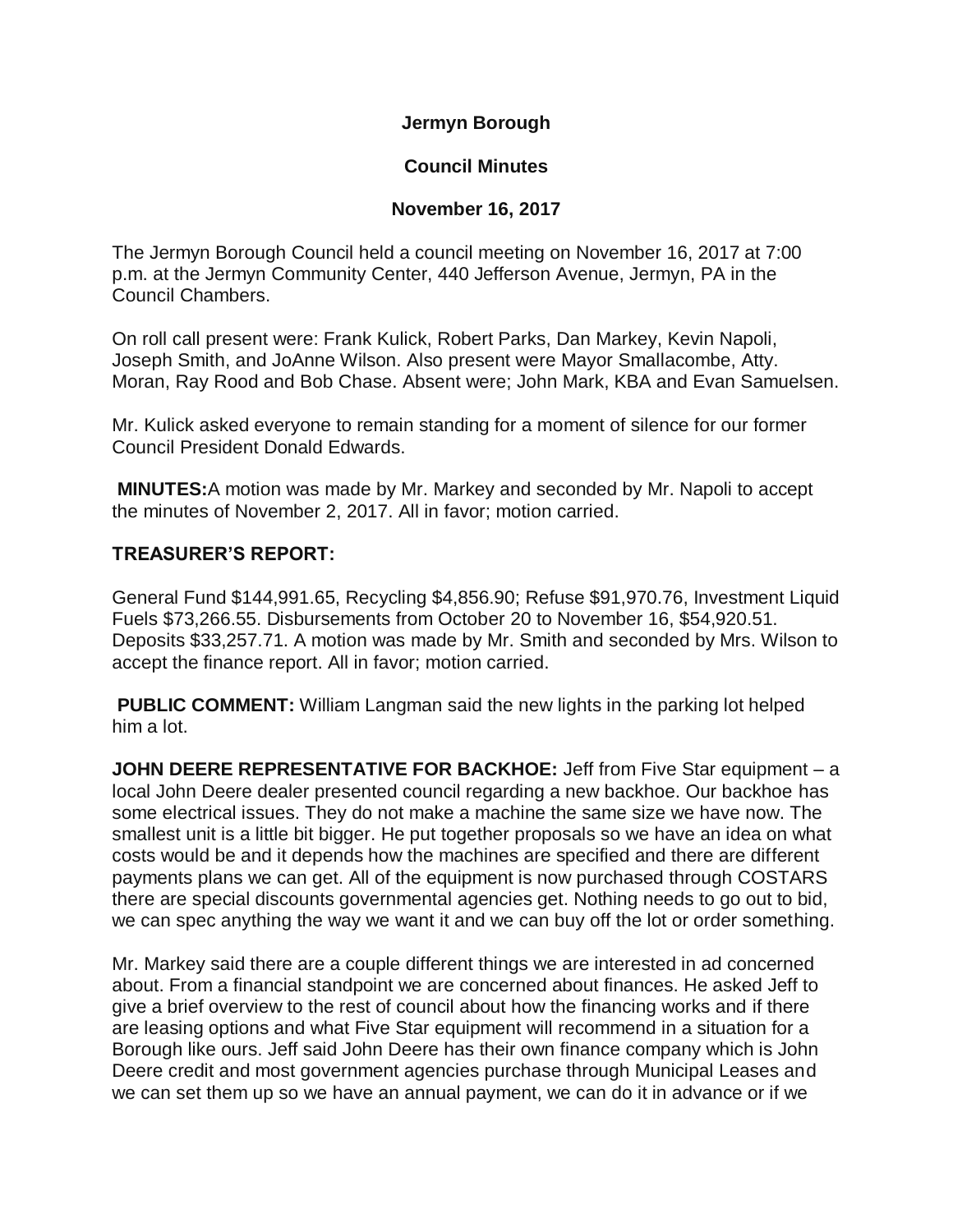have a trade in like in our case, that would be our down payment so we can set it up. We would take a piece of equipment right now and trade ours in and not have a payment until a year from now, that is what most government agencies do. Jeff said he can give us an idea what it would be, we can do 2 years,3,4,5,6 and can even go up to 7 years. A rough idea on numbers on the machine that he priced for us is a machine that they have on order, it is pretty much a basic spec., and it has a cab, 4WD and has all the important features that we would need. The price of the machine is \$89,516. The trade in value on ours \$22,000. There is a filing fee of \$168, if we chose to finance with John Deere, financed amount would be \$67,684. On a 7 year term of an annual payment would be \$11,746 / yr. If we decide to make a payment upfront, it would be a little bit cheaper due to less interest. 6 year would be \$13,273. 5 year would be \$15,548. 4 year would be \$18,908. We can also do shorter terms too. Unfortunately a lot of this equipment in this environment it is corrosive with the salt and it causes problems. Most governmental agencies will update their equipment every 4 or 5 years to keep on top of that and keep warranties on their equipment. Mr. Kulick asked how old the equipment we have now is. Tony Fuga said he believes it's a 04-05. Mayor Smallacombe said these are purchase prices, not lease prices, and is there a lease program? Jeff said those payments are the annual lease payments. Jeff said with governmental agencies, at the end of the lease you own it. There is no balloon payment at the end, it isn't like a car. We will own it. Mrs. Wilson said if we want to purchase another one, can we use that as a trade in? Jeff said yes, you own it and you have equity in it, you can trade it in in 5 years if you took a 5 yr. payment plan and you own it out right, whatever the value of it is that's how much equity you would have to purchase new equipment. Mrs. Wilson asked about the total price? Jeff said \$89,516.06. The way it works right now through COSTARS you get a 39% discount off of the list price of the piece of equipment. It is all broken down on these papers. Five Star equipment is giving an additional \$2,500 off to get to that \$89,516. We are also getting a 5 year full machine extended warranty for 1,500 hours.

Mr. Parks said it is 5 years or 1,500 hours. Mr. Smith asked what the trade in value for our machine right now. Jeff said \$22,000. Jeff said this particular machine that he priced out would be a 2018 and it is one we have ordered for stock and it is scheduled to be in the middle of December. Mayor asked if it has a cab. Jeff said yes, 4WD, heat, AC, 24" backhoe bucket. It is a general spec. it's nothing crazy. Mr. Parks how much weight can the front end pick up. The lift capacity of this machine to full height is 6,800 lbs. That is the full height. Mr. Parks said if we wanted to drop a storm box in the ground, that's what he was looking at.

Donna Stackel asked what this machine is going to do. Jeff said to a lot of Borough's and municipalities when you have a machine like this and you do not have a big budget to have multiple machines, you can load, clean roads, clean intersections, put pipes in the ground, many uses you can use this machine for. Something like this for townships and municipalities you can use it for multiple things. Mr. Smith asked if there is something that is used but that is certified. Jeff said the problem is with townships and municipalities buying used equipment a lot of times they want low hour equipment, you are getting the governmental discount off of the machine, it doesn't make sense to buy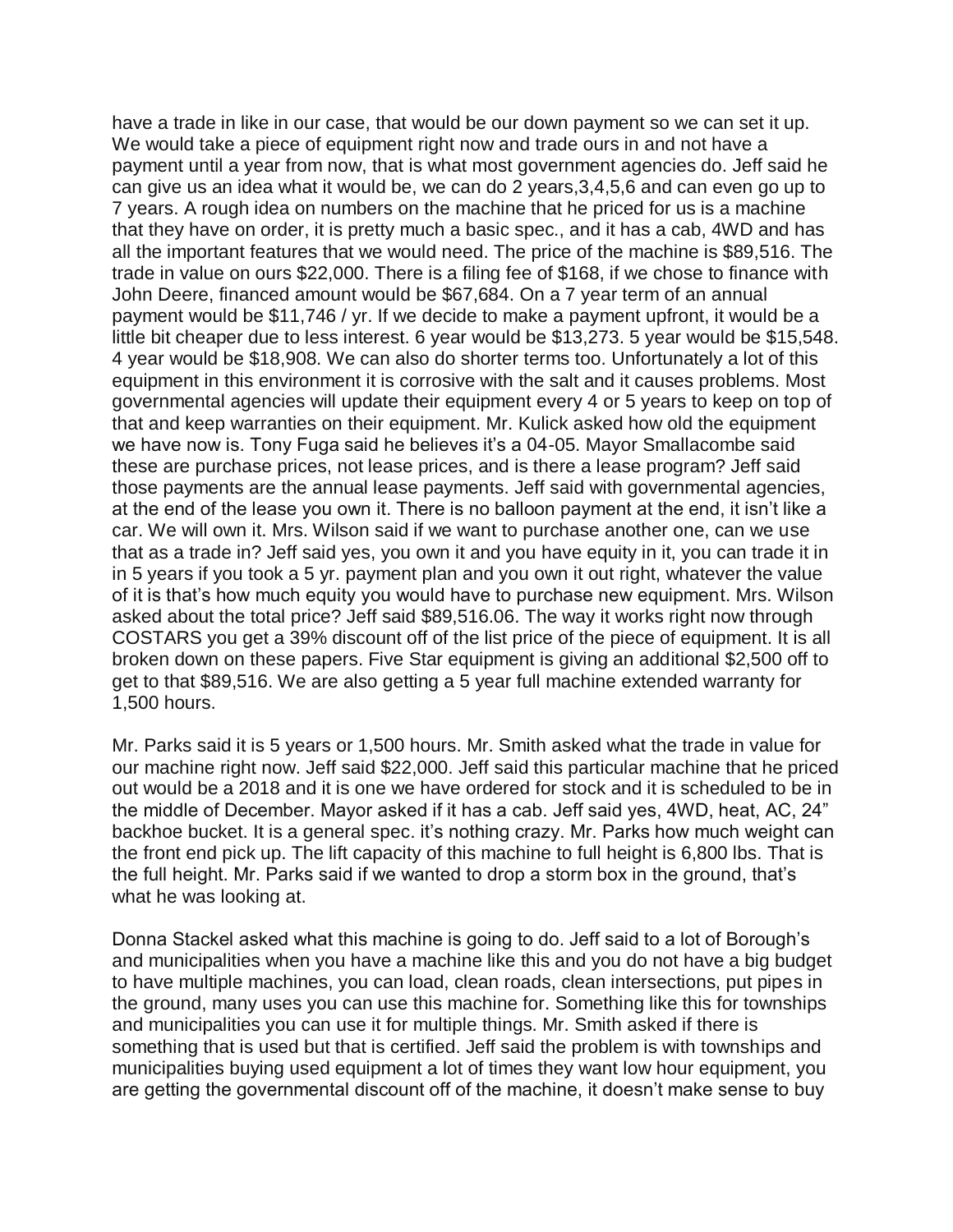a low hour machine because you are going to pay retail price for it. A lot of the used machines with low hours are going to be very close to what you are paying for a brand new machine. Mr. Smith said very close in what sense? He asked if Jeff had any knowledge if he had something comparable that is certified. Jeff said he has some machines that are used but with used machines you are not going to be getting the 39% COSTARS governmental discount off of it. Whatever the market price is at the used machine it is going to be. Mr. Smith asked if he knew what a price would be like that. Jeff said it could be \$100,000 – \$90,000. Mr. Smith said he would think that type of machine would be a lot better than this type for something used that is going to be greater than this. Mr. Smith said you mentioned this would be a basic machine. Jeff said it's basic; it doesn't have options on it. It's a basic spec. Basic spec for general use. Mr. Smith said so when you say you have a used machine that might cost \$100,000, is that used machine better equipped than this one? Jeff said it could be, there are a lot of specs. Mr. Smith asked if we are comparing oranges to oranges, apples to apples or apples to oranges. Jeff said there are a lot of specs that go on a machine depending on how someone wants it equipped, you can go up to the next model, bigger tires on the machine, bigger loader bucket, you can get different controls in it, it all depends on the machine. Jeff said there are a lot of items you can add onto a machine, lights, and block heaters, etc.

Mr. Smith said he just having a hard time understanding that we have a new machine for \$89,516 and if we buy something he would think similar to this it would cost \$100,000 used. Mr. Kulick said with the \$89,000 machine you get the 39% discount off of the price. Jeff said each piece of equipment that is used, without picking one out and showing it to you, you can have a machine that has 500 hours and you can have one that has 2,000 hours on it, sometimes that machine with 2,000 hours is better condition than the machine with 500 hours. It depends on how it was taken care of and what environment it was used in. There are a lot of variables; it is not like a car. Mr. Markey said before the COSTARS discount, the retail price is over \$124,000. Mr. Markey said what he is saying he can get you one used for \$100,000 but then you do not get your 39% off. Jeff said a lot of times the used machine may not have the full warranty, they may just have the powertrain warranty, they come from the factory with 1 year full warranty and whatever is put on it after depends.

Tony Fuga said the machine that he is talking about now is 2x the machine that we have currently out there. It can do more to lift more. We have to think to the future when we get the creek project in and we have to clean it, we are going to need that capability to be able to reach in and grab things out so that is why we were looking towards that. Mr. Smith asked Tony Fuga if we need something 2x that machine. Tony said the one we have is a good fit for us but it is a little too small, it doesn't really have the lifting capabilities that we could use and a lot of times when we have to do things we have to call other people in to be able to lift because that machine just can't do it. It is an upgrade from what we have but it is still not too big. Mr. Parks said when we put the storm box catch basin in over by the Artisan on Maple St. that wouldn't lift it; we ended up getting Joe Cunningham to bring his over from Jermyn Supply to be able to place the box that one wouldn't pick it up. If it's something we want to do, drainage it would be a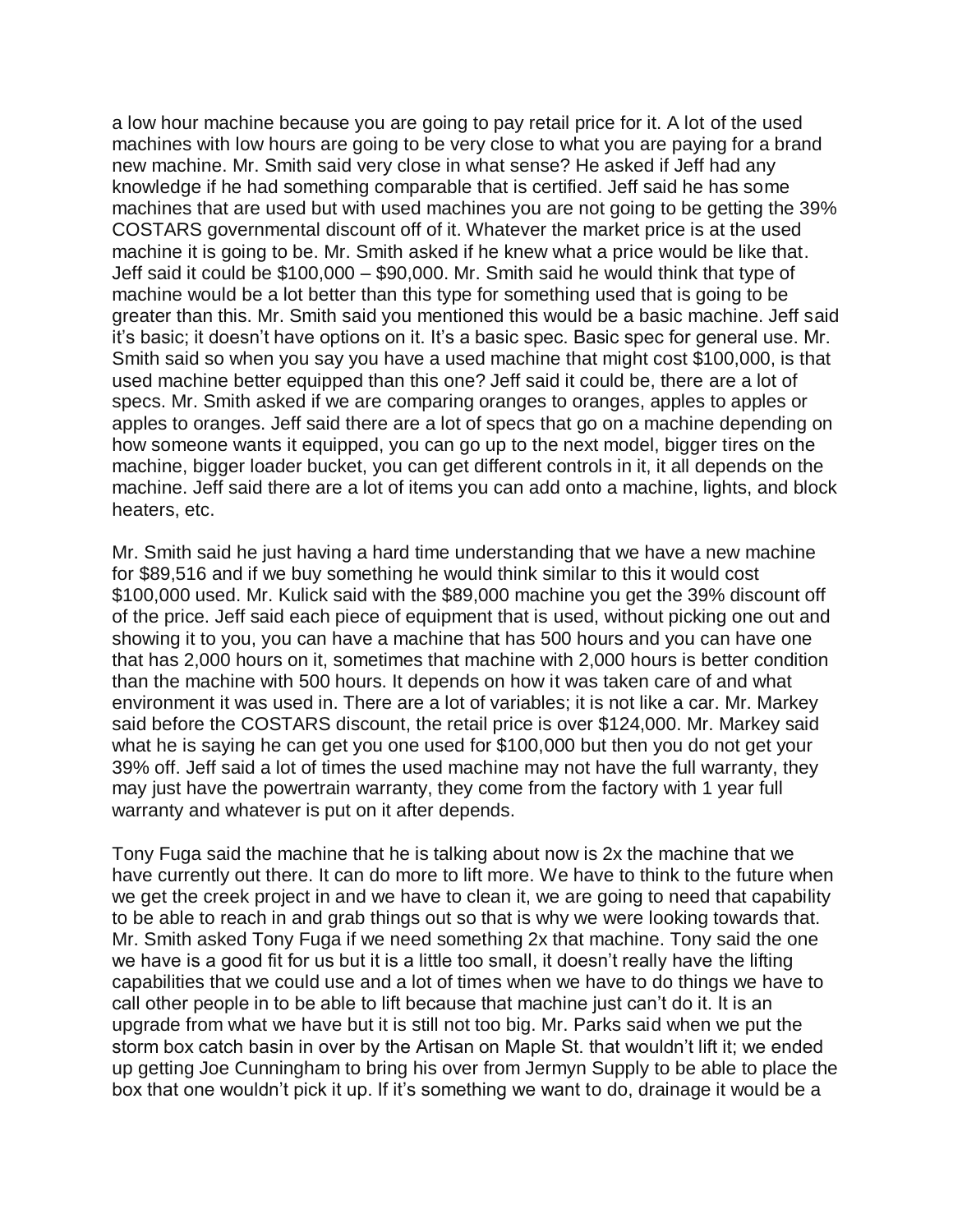plus to have. Tony said we also got a pallet of tar a couple years back and we actually had to unload half the pallet to get the rest of it off with that because it just wouldn't lift it, it doesn't have the capacity. It is a good machine for what we do but just to have a little bit more would be a better fit.

## Council thanked Jeff for coming.

Mr. Smith asked Mr. Markey the price of this machine is pretty high, did you get 3 bids or estimates from different companies that would be similar equipment. Mr. Markey said with COSTARS we do not have to do that but we are not going to make any decisions, the next council meeting we are going to have a representative from JCB come and discuss about what machine will fit our needs. Mayor said F&S deals with New Holland and Kubota and now Kubota are now are as good as most machines out there. They have comfortable sizes too. Mr. Markey said we can call them too. Mayor said they make a pretty good machine now it isn't like it used to be when Kubota was a little farm tractor, now they make excavators and they do bigger backhoes and comparable to price wise they are cheaper than John Deere. John Deere and CAT, you are going to pay more for those. Tony Fuga said the only problem with Kubota is your biggest Kubota is the size of ours that we have now. Mayor said they bigger units. Tony said he already looked into it, they do not. Mayor said he was just down there and they said they have machines that are a lot bigger. Tony Fuga said New Holland does but Kubota, no. Tony said Kubota is not the way to go.

Mr. Smith said he does not know much about heavy equipment but \$90,000 for a machine is like a sticker shock. Mr. Smith said we just started the 2018 budget and he has no idea where we are going to fit a cost like this. Tony Fuga said the problem is, years ago if we did what we should have been doing is replacing this stuff we wouldn't be where we are right now and that is what happened, we let this get to far gone. The John Deere tech came up and fixed it and got it running. Mr. Smith said Mr. Markey explained all that. Tony said it's not like we want a new machine but we are on borrowed time. He agrees it is a lot of money but we do not want to buy something ok its \$50,000 and we can't do anything with it either, we are in that boat too. If you want to spend money at least spend it the right way and buy what we need. \$90,000 is a lot of money, absolutely. Mr. Markey said that is before the trade on. Mr. Smith said it is \$67,000 with the trade in and discount. Mr. Markey said we are having other representatives come.

**MAYOR REPORT:**Mayor congratulated everyone who won their elections, our new Mayor and new council. They put their effort forward to come out and help the Borough. He thanked all those who ran and did not win, they put their effort out. Mayor thanked Mr. Parks for his years and years of service, he did a lot for the Borough.

Mayor said we have a local in town he will be honored for entering the Northeast PA Bowling Hall of Fame – Mark Edwards. The ceremony is Sunday evening; tickets are still available it is \$20 for the dinner. He has been a Jermyn resident now for quite a few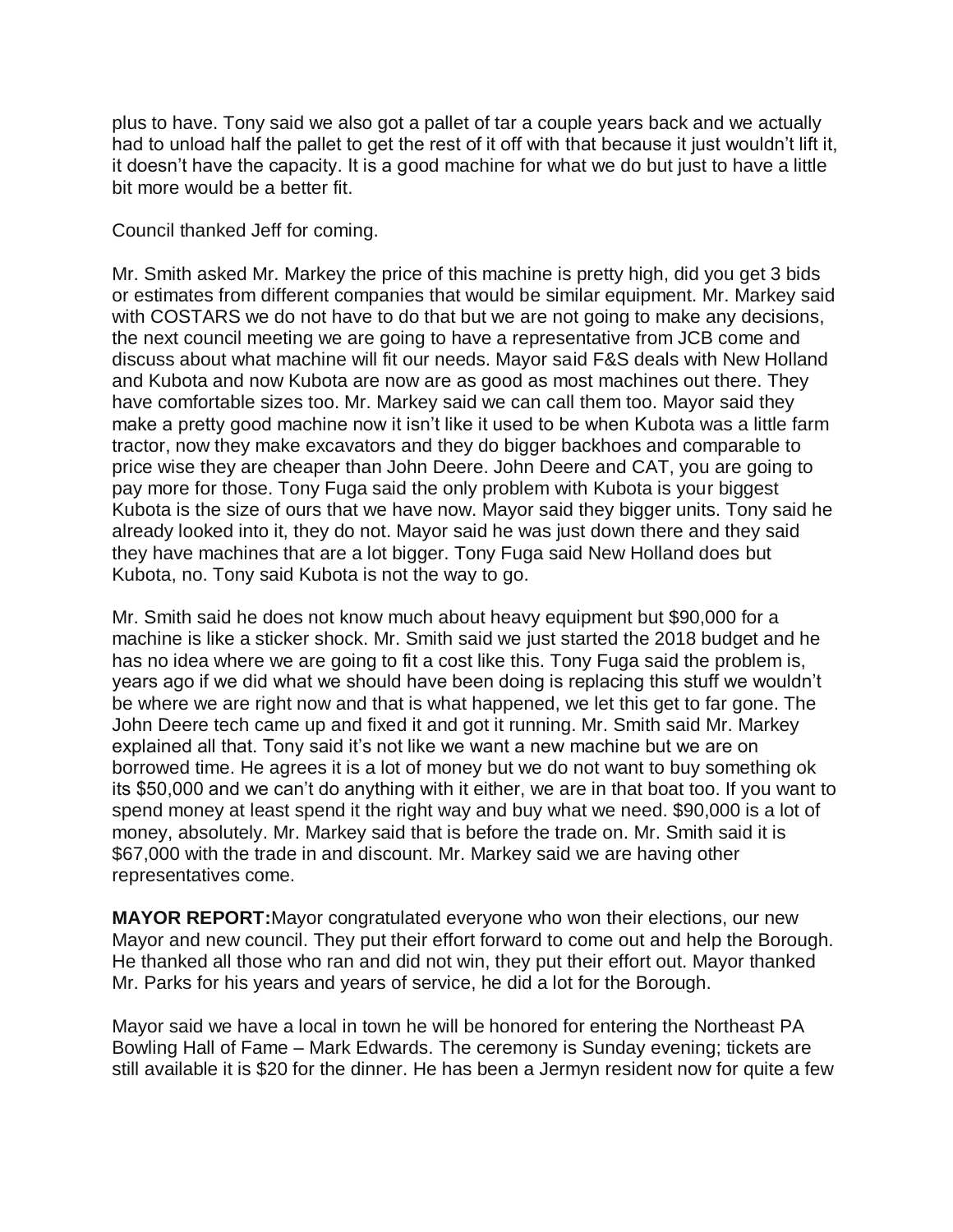years, he bought a house on the 700 block of Lincoln. Mayor said he has known him for a long time. It is a well-deserved award and congratulations to Mark Edwards.

The police department seems to be going well, we have a letter from Dominic Calzola, he is going to be taking a leave of absence, and he is looking for a new job. Hopefully everything works out for him in the right way. He still would like to stay here part time but he is looking to take some training to move on to bigger and better things for himself. Mayor congratulated Dominic Calzola for taking the effort and steps to improve his life and we will miss him as a full time officer, he did a good job he was very well liked. A lot of the people complemented him all the time, Mayor said he would be on the street and they would say what a great officer he was. He will be missed. Mayor said he doesn't know if we plan on keeping a full time officer or we are going back to part time, his recommendation still is to go back to part time until we can get that grant from the Federal Government. It comes out every year to help pay for that position. Mayor said it comes out in June or July and it comes from Cartwright's office every year and it helps pay the salary for 3 years and if we take that money and invest it we will be able to be able to pay that salary for 2 more years. We would have a 5 year officer paid for and it wouldn't cost us anything extra.

*The Historical Society-* They plan on opening their historical society museum at 520 Washington Ave. on Thursday evenings after the first of the year from 7pm – 9pm. They will try to open at least 1 day a week and maybe two depending on how much help they get. Mayor said you would be thoroughly impressed what they have in there. They are getting more and more every day. Last Thursday night, they scanned over 150 Veteran's pictures, articles from WWII alone where people were inducted into the Army, where they were stationed and pictures of them. There are articles on when they were awarded medals and when they came home from the service. All of it was donated by the Parry family. Mayor said if you need pictures because they are doing the flags in town, if you need pictures we are going to put those pictures on a DVD and have them available so if someone comes down and wants to research their relative they can have a picture they can print out.

Mayor said everything else seems to be going very well, the police dept. is doing a good job as always there are a few little hiccups, for the most part when he talks to other police chiefs and other Mayors in other towns, they cannot get over the fact that we have as few problems as we do in Jermyn. They always have problems, always personnel issues, issues between council and mayor, council and police depts., chiefs, mayors. They can't believe we can continue to work in Jermyn as well as we do between our council and Mayor and Police departments and Fire departments. Jermyn itself needs to be commended for that.

**Public Safety:**Mr. Napoli said the Taurus just came back from getting checked out, the small issue with the fuel pump was taken care of. The Humvee is over there now they are looking at tires just to make sure everything is taken care of. Chief Arthur went to the Federal Surplus and got a free 10 ton lift jack for the police cars. He was also looking into getting a winch to use for the Humvee. Mr. Kulick asked if we are covering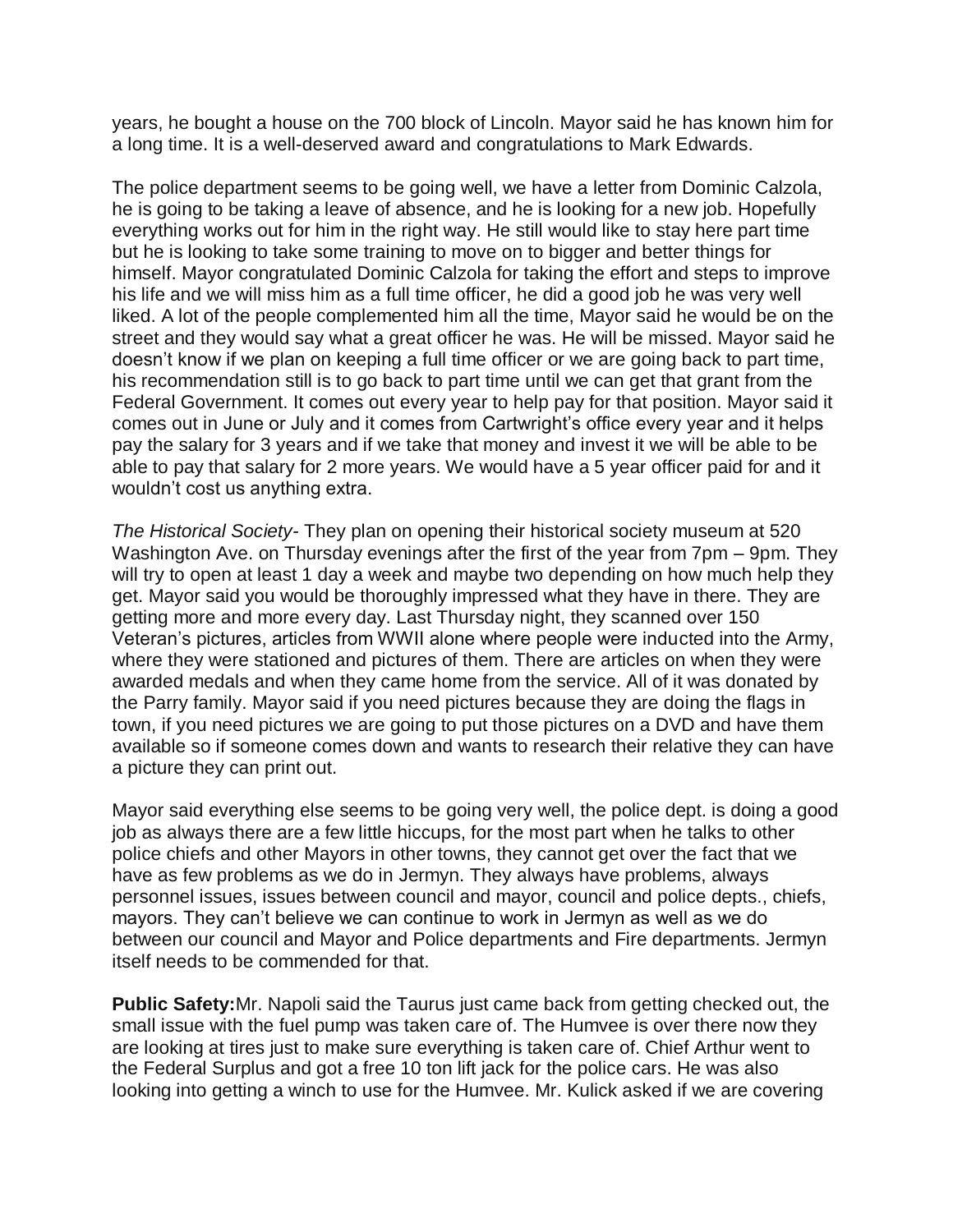Officer Calzola's shifts without any issues. Mr. Napoli said he will request an executive session tonight to discuss personnel.

**Fire Chief:**Mr. Rood said tonight, Mr. Chase, Mr. Allan and himself were at Comm. Center, they set up a new CAD system. They reviewed it and went through it to show them how it is going to work and it is going to save time dispatching. Mr. Rood said both companies got new email addresses. Before they used to send an email out, that is how he would get his reports. Now you can go search your own reports, they won't send them out but you will have your password and you can go get them.

*Siren –* Mr. Rood said he is not complaining but just making council aware of it, when he went over to blow the siren for the Veterans Day Ceremony, the doors were closed on the closet that we would like to keep open for air. They really should be open for air. The idea that we said what we would do initially, the initial agreement was to put that wall up so just so we can get in and get to the siren and nothing else. Mr. Rood said just so council is aware of it. He was having trouble with text messaging. There was an accident the other day, fire police came out on Washington and he was out with them. One pager went off and the rest of them didn't and they do not think the siren blew. He is going to see if it something on our end or Comm centers end as to why the siren is not going off. Mr. Rood said he gave the keys back to Chief Arthur. Mr. Napoli asked if it is an overheating issue as to why the doors were always kept open. Mr. Rood said from when he became fire chief it was always something that the doors always had to be remained open. The doors were always to be remained open. Mr. Chase said there are a lot of transformers in there. Mr. Kulick said we will have to see if we can get a hold of the owner of the building. Mr. Rood said originally when it was sold they would put up a wall up across there so we can get in that one door only and not go into the rest of his building.

**Zoning:** Mr. Chase said he had a couple of permits for a shed and fences. There were some issues with someone that wants a garage and shed but they have some nonconformity that are kind of interfering that so he is working with them on that. Mr. Chase said he drove by Washington to look at that driveway that was mentioned about, he said he does not see anything there that regards to zoning because they are not building anything and not affecting the sidewalk, it's just someone redoing a driveway. However, he did not go in the back to see what repercussions it's going to cost to the alley way back there. Mr. Chase said obviously he is trying to take care of his water problem on his own but what it is going to do for everybody else. Mr. Kulick asked about the shed on Franklin. Mr. Chase said he drove by yesterday to get the house number so he can send him a letter. Mrs. Wilson asked about the Munley house, that ramp. Mr. Chase said he drove by there and he wasn't sure if somebody just left garbage on their sidewalk or if it was actually a ramp. Mrs. Wilson said it is a ramp. Mr. Chase said he will look into it. Mrs. Wilson said the day she saw it, kids were around there playing. Mr. Chase said the sidewalk comes back so far that is kind of a deep sidewalk so he is not sure if that interferes with the right of way or not.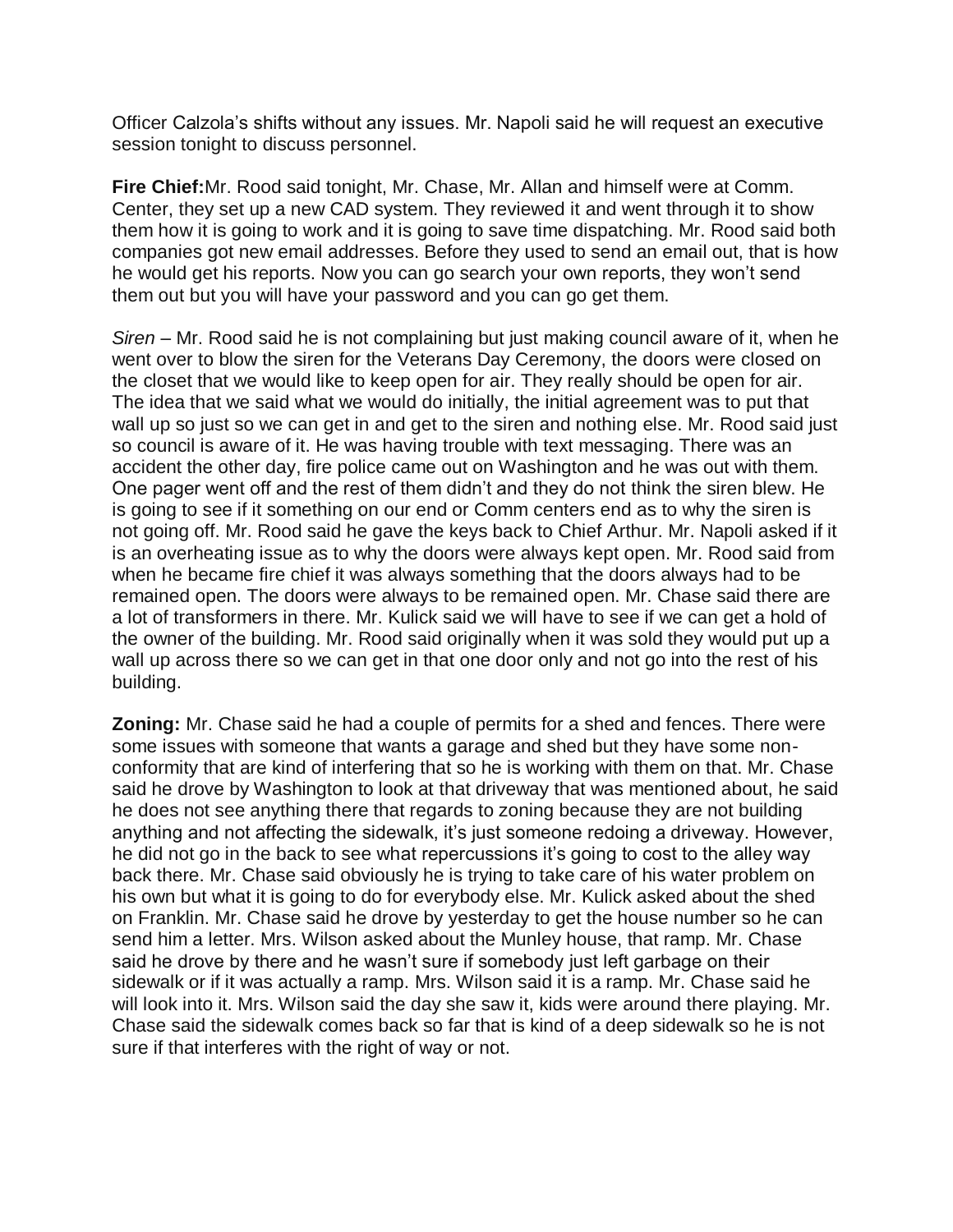Mayor asked if the owner of the property with the shed lives out of town. Mr. Chase said he lives there. Mr. Chase said it is Duffy's property. Mr. Chase said the resident told him that he owns that lot and can put it wherever he wants. Mr. Chase said it is in the line of sight and its 2ft off of the sidewalk and does not meet any setbacks and it cannot be on its own property. When Mr. Chase stopped and confronted him about it, it did not go well. Mayor said it is an eyesore; it is right at the edge of the sidewalk.

**Solicitor:***Pension:* Atty. Moran said because of the size of Jermyn's Police force there is a lot of flexibility regarding the pension plan. We can opt into act 600 which spells out the requirements of municipal police officers to have fully funded pensions. It is optional for the Borough of Jermyn. Generally, the rule of thumb for the Borough the size of ours to have an employee contribute somewhere between 5%-8% of the monthly salary as pension contributions. 8% is the high end and 5% is the low end, the low end would be if the employer also contributes to social security. We have to first determine if any of our municipal police officers are also contributing to social security, if it's not the case then it can be the max of 8%.

*Refuse:* Atty. Moran said at the time he didn't have a problem as to what was being proposed he just wanted to double check. Atty. Moran said the law is that we can charge what the fee is authorized under the ordinance and we can use that for limitless purposes as long as it ties to the elimination of refuse. A chipper would fit that. We can use garbage money to purchase a new chipper and there is no restriction of putting that into an interest bearing account and it should be.

Atty. Moran said a letter was left for him for a request for reimbursement for a liability insurance policy deductible, it is a reasonable request except the news is news to him that it was a settlement of an employee. He suggested that the Borough requests a copy of the settlement agreement that we had to pay the deductible for. When and if we pay the deductible the public money being spent and that settlement is public record and the terms of conditions of that is also public record. Right now whatever happened here which he honestly does not have any insight to, could be very well be privileged and it can stay that way if we do not pay the deductible. If we pay the \$289 than that is public money that was spent. His advice is to follow up with EMC and ask them what the terms were and if we can have a copy of that settlement agreement. This might be a claim that we initiated about a year ago that we got a letter representation from a civil right attorney. Atty. Moran did not think it went anywhere.

*Paper Street:*Mr. Kulick asked about the paper streets. Atty. Moran said he would like to see a list of the paper streets, it was never provided to him. Atty. Moran said we need to know what they are identifying as a paper street and go to abiding property owners and that is how you secure the easement. A paper street is just that, it's something that appears on a map but it doesn't exist in reality. The Borough has no responsibility for it; we have no ownership unless we assured some kind of ownership or use of it. We have to know which paper street you are identifying and we have to look at the map and see who the property owners are and go and talk to them to obtain the easements that way. Atty. Moran asked if we had a list. Mayor said one is River St. the very end of it where it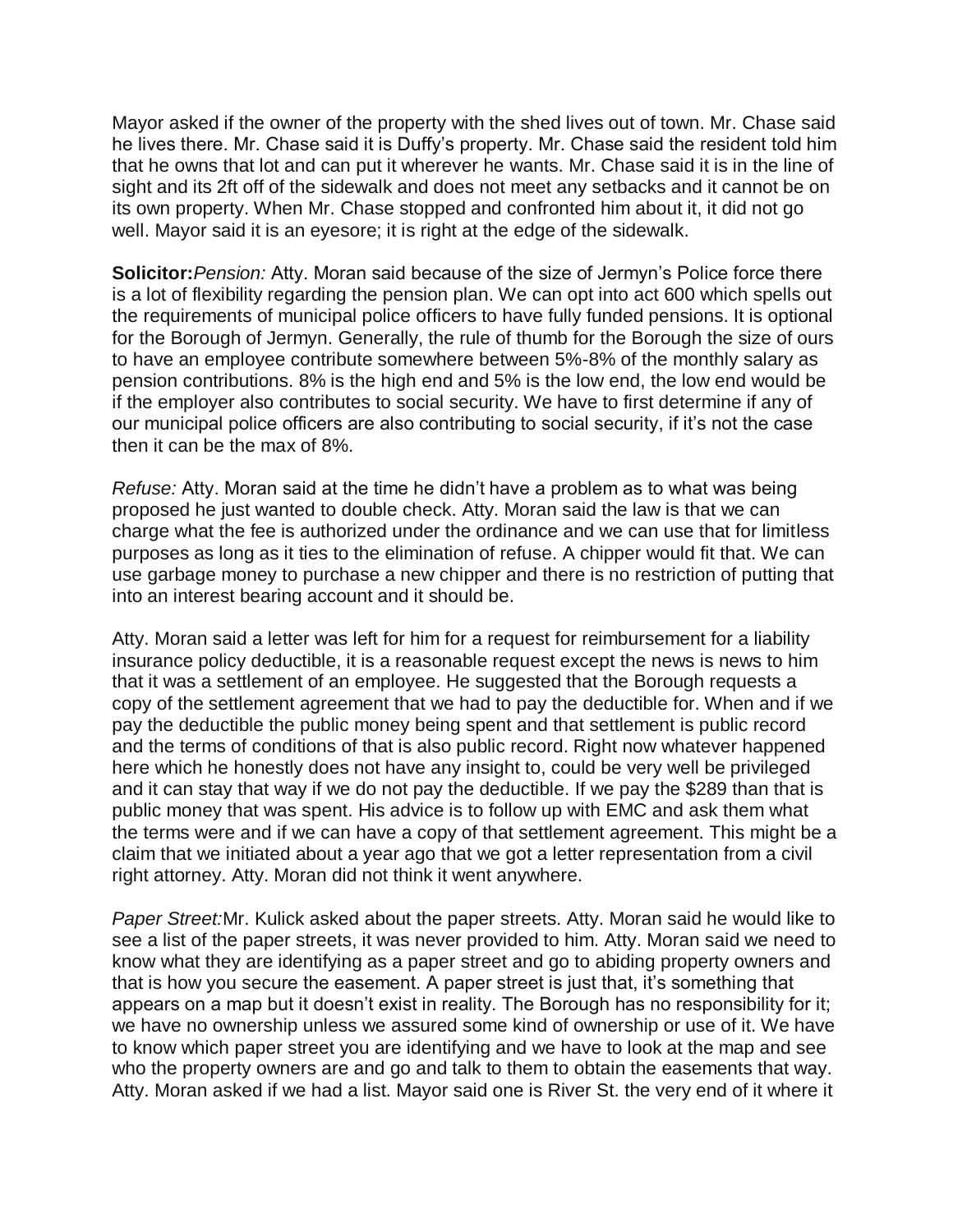goes in through the creek. Atty. Moran said we would need a parcel number so we can see who owns the adjoining property. Mayor said the other one is the alley that goes out to Rushbrook from Lincoln Ave, which doesn't exist. Atty. Moran said they are not looking to make use of the whole segment are they. Mayor said they want to know whether we are going to take control and ownership of or are we going to leave the ownership to the abiding property. Atty. Moran said no we are not considering ownership and it does belong to the abiding property owner.

*MS4:* Mr. Kulick asked if there was an MS4 permit ordinance. Atty. Moran will have it for next meeting.

**Shade Tree:**The Hometown Heroes banners started on November 11. We have a dozen applications already submitted with the checks so far. Mrs. Wilson said we have a few asking for certain poles and if it is possible we will do it but it will be on a first come first serve basis. Mrs. Wilson has contacted 4 businesses and told them they can have a banner honoring someone either from their business or their business themselves honoring part of the military. Mrs. Wilson said we want to do 53 banners which are the decorative lights. It will not be the silver harness it will be the black powder coated, it is costing the shade tree more money but we thought it would look better and a neater look to the decorative lights. We are not including that in the \$150.00, it will all balance out in the long run. The other poles will have the silver harness and so far the rate we are going, we may have more than 53 so we will continue with the 700 block and all the way down and on Rushbrook as far as we can go. Mrs. Wilson said may be she is overstepping but the only thing is the DPW, we have to work with the DPW and maybe 53 is all we can handle this year to put up.

Mr. Rood asked if these are going on the light poles or the telephone poles. Mrs. Wilson said they are going on the decorative light poles on Main St. Mr. Rood said the light poles that were put in when the sidewalks were put in. Mrs. Wilson said there will be two on the right side where there is parking and on the left side where there is no parking; there will be one banner over the sidewalk. Mr. Rood said as long as they are high enough that the fire trucks do not hit them. Mrs. Wilson said we will work with the DPW to make sure. Mr. Rood said as long as they are higher than 12ft. Tony Fuga said they will be over the sidewalks.

Mrs. Wilson said the concert is the  $2^{nd}$  Sunday in December and it is the  $25<sup>th</sup>$  anniversary of the concert. We hope we have good attendance and a nice celebration for that weekend with the parade.

Mrs. Wilson said she had a lot of complaints about our doors, the front door and the side door. Mrs. Wilson said we have one estimate and will be getting some more prices from other people and at the Finance Budget she will present it then. Mrs. Wilson said she hopes we have some money that is in this budget that we can at least do one door before the winter months come in.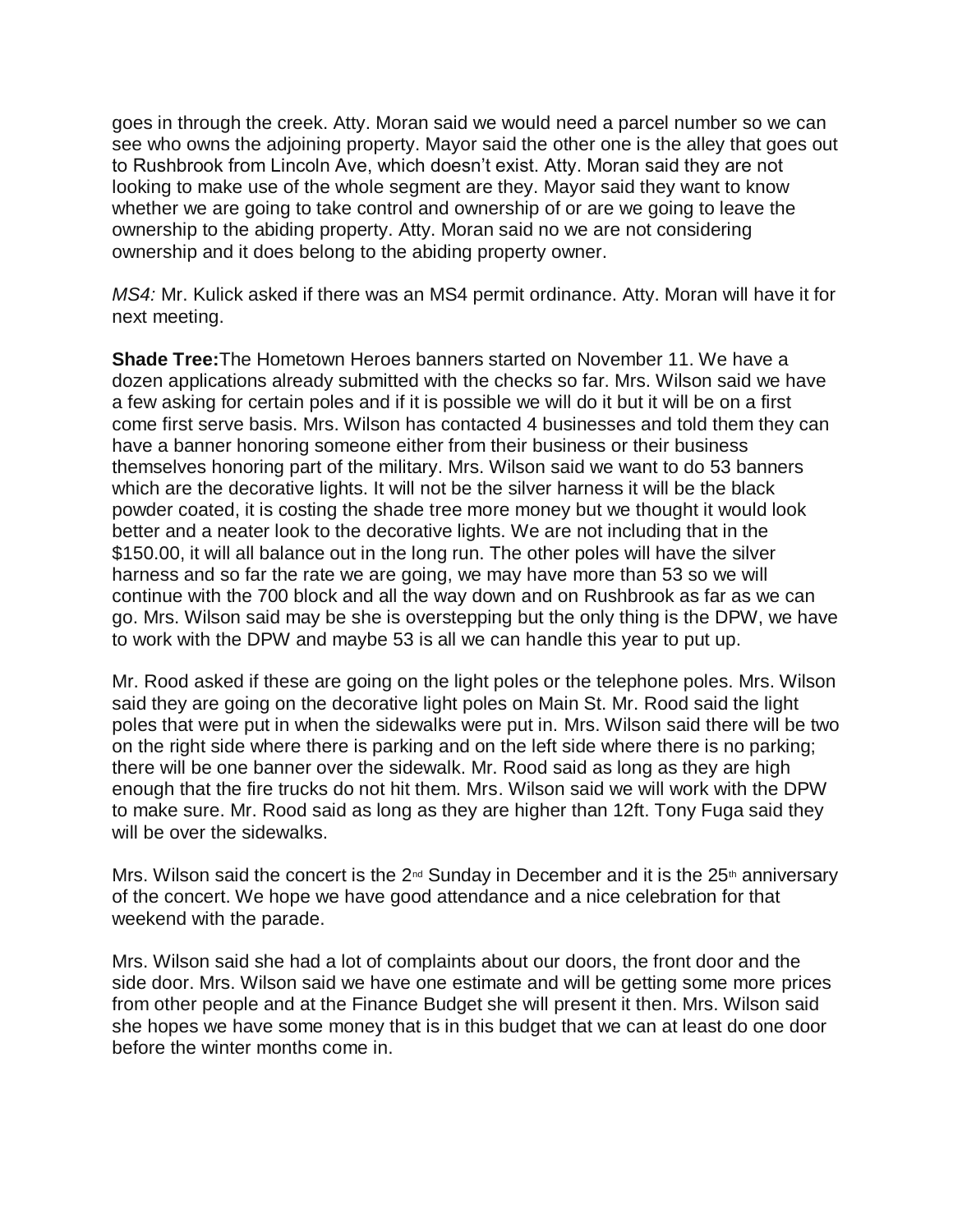**Finance:**Mr. Smith said the Finance committee started the budget. There is a lot of work involved and there is a lot of homework involved. The next meeting will be Sunday evening and he thanked those that are on the committee, Mrs. Wilson and Mr. Markey. Mr. Smith also thanked the Borough Secretary. Mr. Smith said one of the discussions we had was about the police pension fund. We are required by law that we have to fund the pension for the two full time officers, even though there will only be one. We will probably get \$20,000 back from the state so it would cost the Borough about \$17,000.

**DPW:**Mr. Markey said that Tony and Joe installed the new LED lights in the parking lot and thanked them. Mr. Markey said we installed outlets in the back of the building. In 2018 we are going to work on a labeling project; we are going to take an inventory of all of our assets, large and small. We are going to put asset tags on everything, label everything so we know exactly what we have so we can get a valuation of all those things and get it over to the insurance company if anything should ever happen to the equipment. We will have everything accounted for.

Mrs. Wilson said incase people see us out and about, the trees have been ordered for some people for personal property that is next to the road that we allow. There will be trees that will be delivered and planted, hopefully this week.

**Fire Co. Liability Insurance:**Mr. Kulick said he was not at the last meeting but he understands that Mr. Jeff Kyle was here from DGK and explained it. The way he understands it is that we reverted back to the way it used to be with the Artisan. Mr. Chase said yes. With the Crystal that is not the case. Mr. Rood said he had a meeting so he could not be here at the last meeting, he talked to Mr. Kyle afterwards and as of right now all our insurance is on us at the Crystals. Mr. Rood said Mr. Kyle had one of the secretaries send him a liability cost. At our meeting it was brought up and Crystal would like to keep it the way it is as far as them having their insurance, we would get reimbursed for that cost for liability insurance. Mr. Kulick said wasn't there something if insurance goes through the fire co. they get better protection. Mr. Chase said he briefly spoke to Mr. Rood and he met with Jeff Kyle last Wednesday and he came to us and presented that the liability policy itself is going to revert back to the Artisan but the bill for it would still come to the Borough, it would create a savings for the Borough in that aspect we would get better coverage because of the umbrella policy.

Mr. Chase said it would just take the billing aspect of that liability off of us and onto the Borough. Mr. Smith said it was a win win situation. Mr. Chase said it was, he saw it on paper and it worked out. We brought it up to our meeting and we approved it pending council approving it. Mr. Smith said to Mr. Rood are you saying the Crystal does not want us to handle their liability policy. Mr. Rood said he was not at the meeting, when you say handle do we want you to pay for it, yes, the Borough always paid for it. We want it under our blanket policy, before it was under the Borough's policy. Mr. Markey said it was always covered until you guys took the liability on the trucks back and put it on your own last year. Mr. Markey said instead of just taking physical damage off ours, you went and took everything. Artisan kept the liability with us paying it and put the physical damage back on theirs. Mr. Rood said so the Borough is going to pay the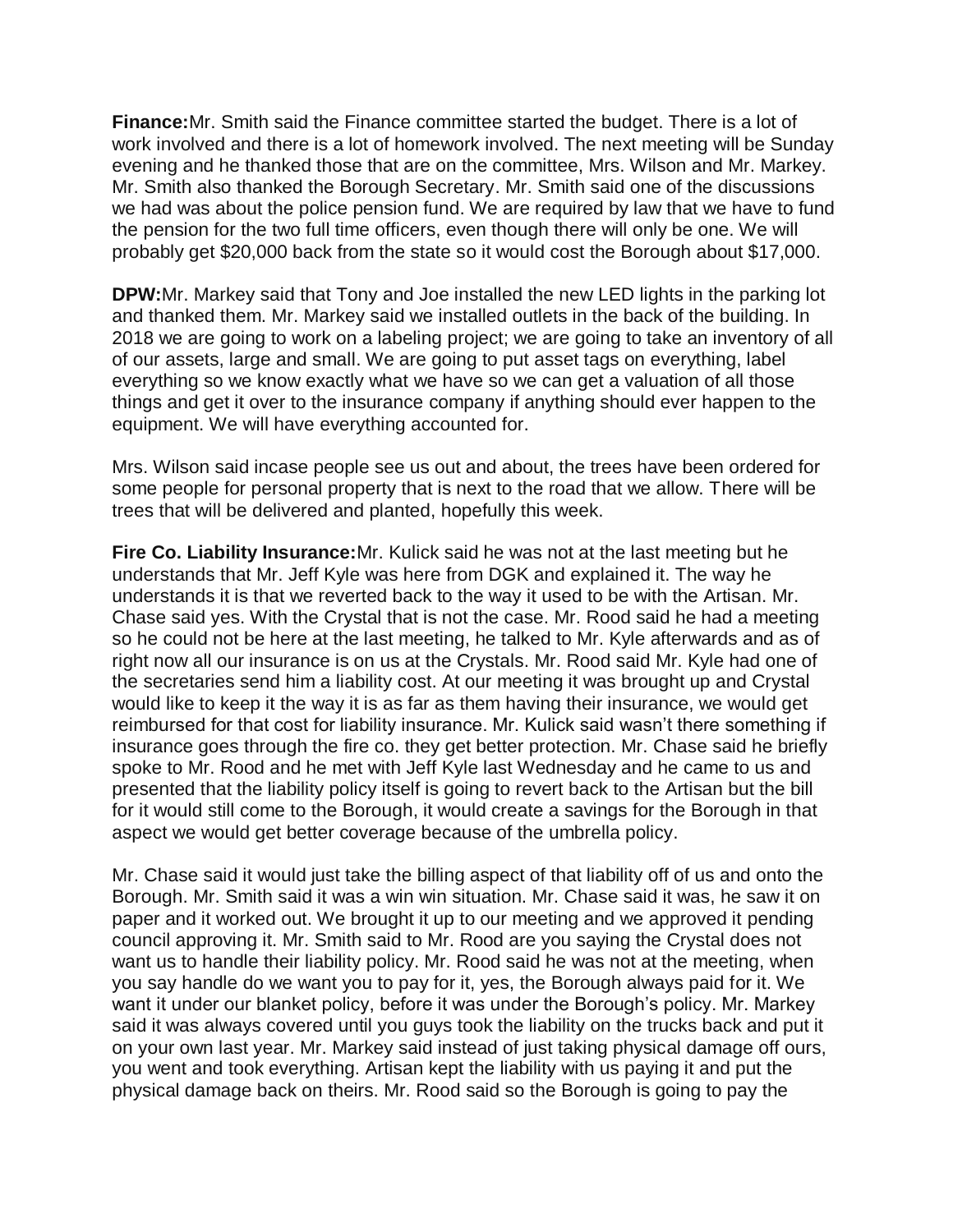liability and the Crystal is going to be responsible for the physical damage. Mr. Chase said no what they are saying is, the policy is going back to you but they are just getting the bill. Mr. Smith said we are keeping the liability policy, which is cheaper if it comes to the Borough and we pay it but it's with you guys. Mr. Chase said before they had the policy, now we get the policy and they get the bill.

Mr. Rood said he agrees with that if it is a savings for everybody but he cannot make that decision. That has to be a body decision like the Crystal had to have a body decision. Mr. Rood said he has a meeting this Wednesday, so he can bring it up this Wednesday meeting and explained to them the way it was explained to me. Mr. Rood asked what does he do just call the Borough Secretary and let them know or let someone know. Mr. Kulick said if the policy stays under the fire co. policy and the bill comes to us you get better coverage and we pay less money. Mr. Smith said he does not think a phone call is sufficient in this case; he thinks the Crystal would have to write us a letter officially asking for us to reinstate their liability policy. A call is not going to be good in this case. Mr. Smith said we should have something in writing. Mr. Markey said for the Artisan, we are taking the Captain's word. Mr. Smith said he would take Ray's word any day but we would want something in writing saying they are officially asking us. Mr. Markey said he thinks there are other things that should be discussed too.

Mr. Rood said the liability insurance would stay in Crystal's name or the Artisan's. Mr. Smith said probably the best thing is to have the Crystal and the Artisans here together and have a discussion with them. Mr. Rood said we kind of did at our Firemen's Relief Meeting. Mr. Smith said you weren't at our last meeting and you didn't know exactly what was said and wasn't said because there are some conditions that have to be discussed. Mr. Rood said and that is what we do not know and that is why if there are conditions. Mr. Smith said it was discussed at the open meeting. Mr. Rood asked what the conditions are, he has to go back to the meeting and say what the conditions are. Mr. Smith said one of the conditions if the Borough pays for the Fire Co. Mr. Kulick said we can stipulate not who is going to drive the fire trucks but who won't drive the firetrucks, not by name, in other words if there someone that are currently under a DUI for example or have a traffic violations for moving traffic violations, we do not want them driving the fire truck. Mr. Rood said he can get him a copy of that and Mr. Napoli should have a copy of that and there should be a copy in the office. When he became Fire Chief they set up SOG's, which he brought to Jermyn Borough and it was approved by council and that is in there if you get an accident or something like that it has to be reported. Mr. Markey said in your SOG it says if someone gets into an accident driving the fire truck then they can be given a breathalyzer test but it doesn't say that if you are already have had a DUI even in your privately owned vehicle then you cannot drive the fire trucks. Atty. Moran said it would be good practice especially what is going on right now, there is confusion, put it in a letter and we will have a record of it, formally request and the Borough will respond back and we will have a file. Mr. Rood said he will have Jeff Kyle come down Wednesday night. Mr. Kulick said next meeting we can have a letter from both fire companies. Mr. Markey said what about possible additional insured stipulations. Atty. Moran said yes if we are covering the insurance than if there is a loss on your truck then we submit the claim and the Borough gets paid unless we indicate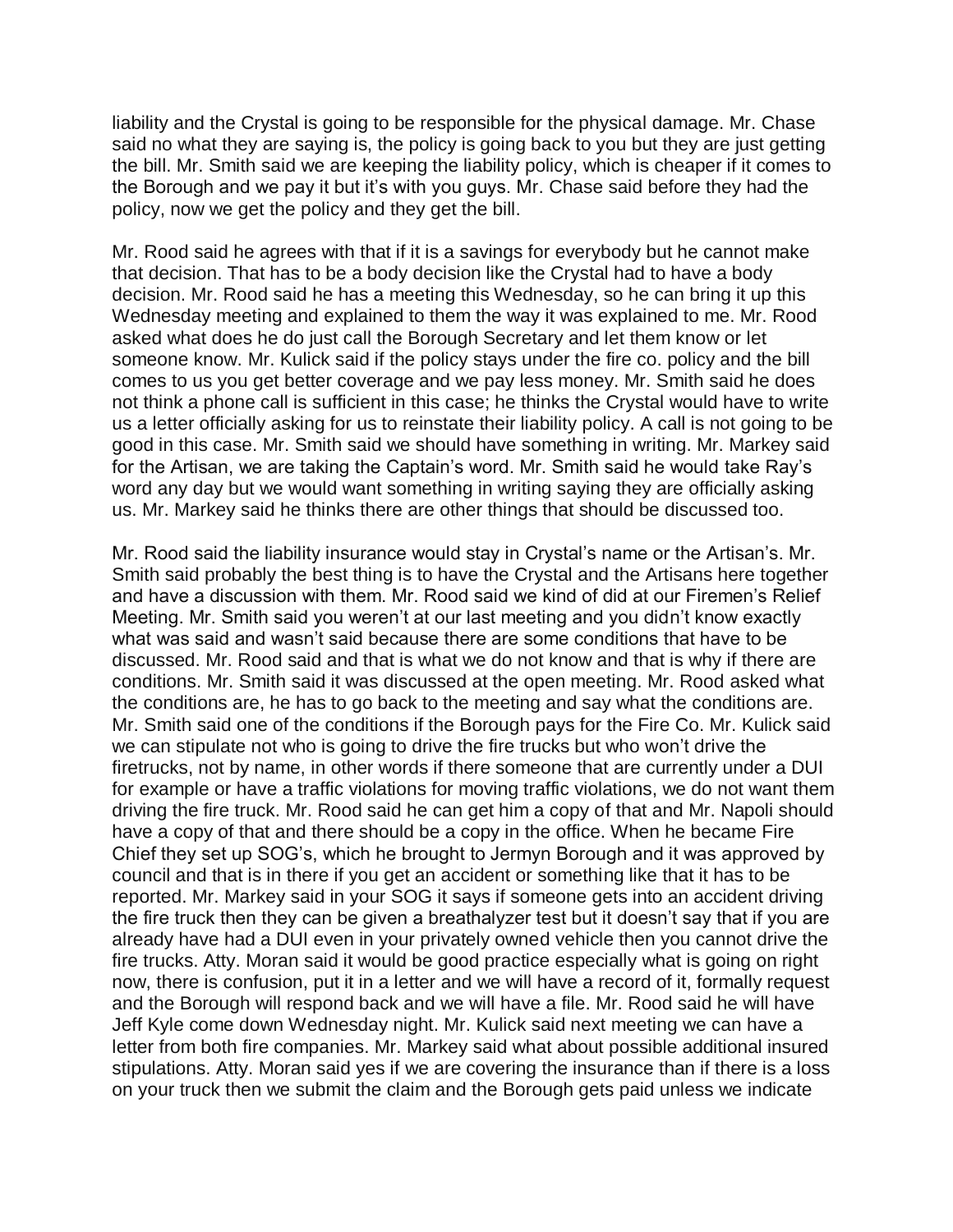that you are additional insured and a loss payee which means you are authorized to get the check from the insurance company. Mr. Rood said that is where some of the confusion came, if our truck is damaged, where does it come into play. Atty. Moran said it's the same concept of landlords who make tenants get insurance policies for their rented space and in the lease it would say you must add me the landlord as the additional insured because if something is damaged that the rented space I own, I don't want the check going to the tenant. It is a function of underwriting; we just have to make sure we are talking to the carrier since the Borough is paying for the policy then the Borough is a loss payee but so is the fire co. because if the fire co. experiences the loss the fire co. would want to be made whole with the compensation.

Mr. Markey said this last meeting that Mr. Kyle was here, not everyone was here so he wants to clarify and we have it on record to stipulate. DGK misinformed the Borough as to how much the fire co.'s would be saving, how much the Borough would be saving and he knows that happened at a fireman's relief meeting on Sunday and Mr. Markey was blamed for the whole thing. Mr. Markey asked why he was getting blamed at a fireman's relief meeting. Mr. Rood said he was not blamed; your name was brought up because you were a part of the negotiations being in insurance, and you did not get the blame.

## *Council went into executive session at 8:16 pm*

# *Council reconvened at 8:54 pm*

## *Letter of Resignation:*

Mr. Napoli read aloud a letter from Dominic Calzola – To Chief Arthur, Mayor Smallacoombe and members of Jermyn Borough council. Formal resignation of full time patrolman for the Jermyn Police Dept. and Code Enforcement officer, he would like to remain part time status for the police department. Officer Calzola thanked council. Mr. Napoli regrettably made a motion to accept Dominic's Calzola's resignation for full time position with a stipulation he remains a part time officer and also resignation of code enforcement officer, seconded by Mr. Markey. All in favor; motion carried. Accepted with regret.

*Letters of Interest:* Mrs. Wilson made a motion to accept letters of intent or applications for the appointed positions of police chief, borough engineer, zoning officer, fire chief, code enforcement officer, LST collection and solicitor for the 2018 year. They should be received in the office by December 31, 2017, seconded by Mr. Markey. All in favor; motion carried.

Mr. Kulick said for the next meeting in December he would like all of council to look at some of the ordinances that require fines and also to look at the rental unit ordinance so we can review those for next year.